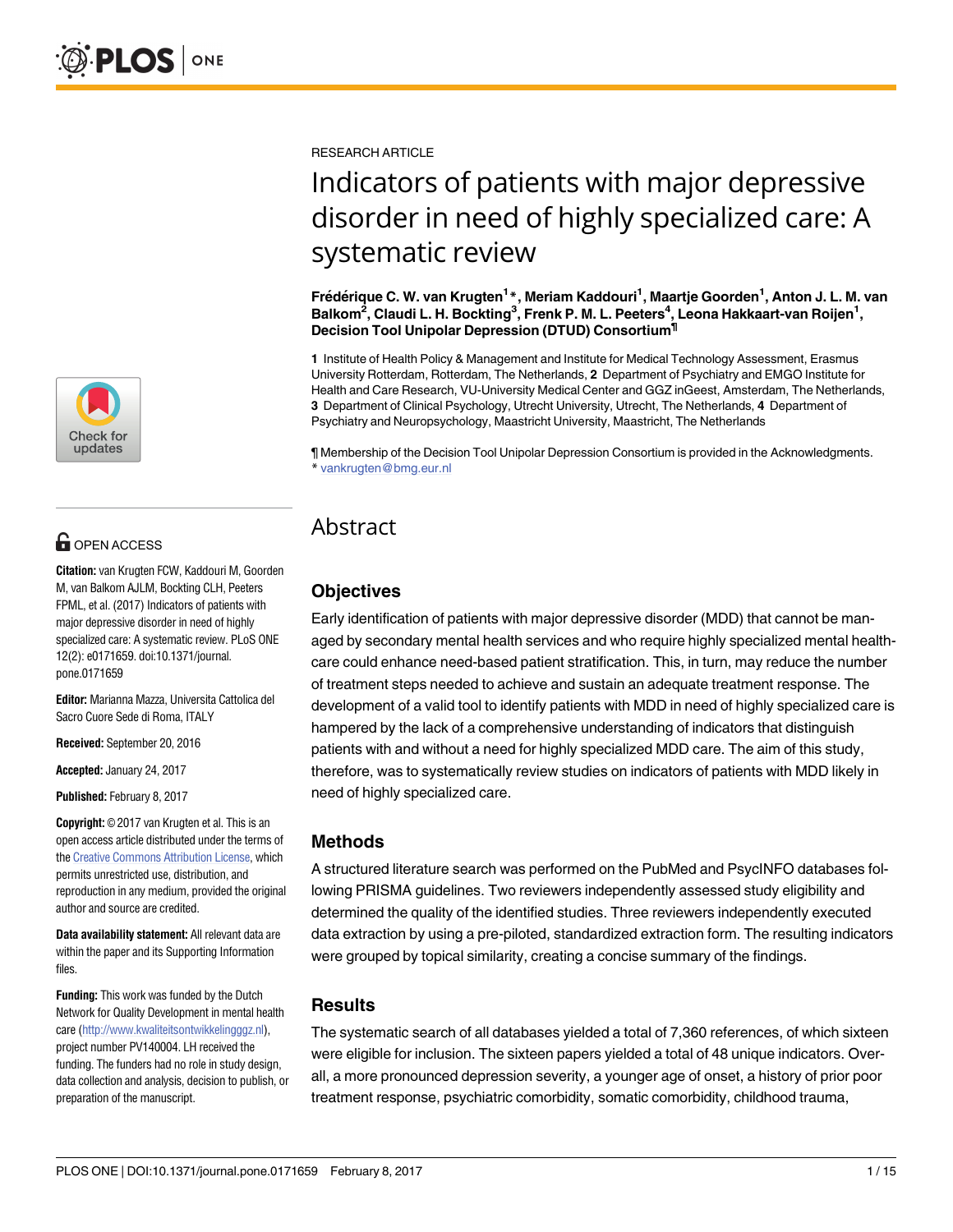<span id="page-1-0"></span>

**Competing interests:** The authors have declared that no competing interests exist.

psychosocial impairment, older age, and a socioeconomically disadvantaged status were found to be associated with proxies of need for highly specialized MDD care.

### **Conclusions**

Several indicators are associated with the need for highly specialized MDD care. These indicators provide easily measurable factors that may serve as a starting point for the development of a valid tool to identify patients with MDD in need of highly specialized care.

# **Introduction**

Major depressive disorder (MDD) is one of the most prevalent psychiatric disorders [[1,2\]](#page-11-0) and is projected to be the leading cause of disease burden in high-income countries by 2030 [\[3\]](#page-11-0). MDD presents many treatment challenges, not the least of which is the subset of patients with depression that is refractory to secondary mental health services. Often, these patients receive inadequate, too low-intensity treatment in secondary mental health services [\[4–7\]](#page-11-0), which is associated with a longer treatment course [\[8\]](#page-11-0), an increased risk of suicide [\[9–11\]](#page-11-0) and substantial societal costs [[12](#page-11-0)[,13\]](#page-12-0).

Early identification of patients with MDD who cannot be managed by secondary services and require highly specialized care could enhance need-based patient stratification. This, in turn, may reduce the number of treatment steps needed to achieve and sustain an adequate treatment response, and may subsequently benefit the quality of life of patients. To date, validated tools to facilitate need-based patient stratification are rarely used in psychiatric practice. This is in marked contrast to other areas of medicine such as oncology  $[14-18]$ , in which patient stratification on the basis of clinical presentation plays an important role in treatment planning from the time of diagnosis.

The development of a validated tool to identify patients with MDD in need of highly specialized care during the diagnostic phase after referral is hampered by the lack of a comprehensive understanding of the indicators that distinguish patients with and without a need for highly specialized MDD care. There are several reviews available which summarize the studies on factors associated with a recurrent or persistent clinical course [\[19–22](#page-12-0)] for which more intensive treatment is indicated [[23](#page-12-0)]. However, to date none have focused on the factors associated with a broad range of unfavourable clinical outcomes, thereby preventing the construction of an overall picture of the indicators of patients with MDD in need of highly specialized care. Therefore, the aim of this study is to systematically review studies on indicators of patients with MDD likely in need of highly specialized care.

# **Methods**

# Definition of terms

For the purpose of this study, primary mental healthcare is defined as the care provided to people with mental health problems within the primary care setting. Secondary mental healthcare is delivered primarily through community mental health services and psychiatric services in general hospitals, and refers to the more specialized support provided to patients with mental health needs that cannot be supported by primary care services [\[24\]](#page-12-0). Highly specialized mental healthcare, also commonly referred to as tertiary mental healthcare, is defined as specialized intervention delivered by highly-trained staff with specific expertise in a given field to individuals with problems that cannot be treated with sufficient result by either primary or secondary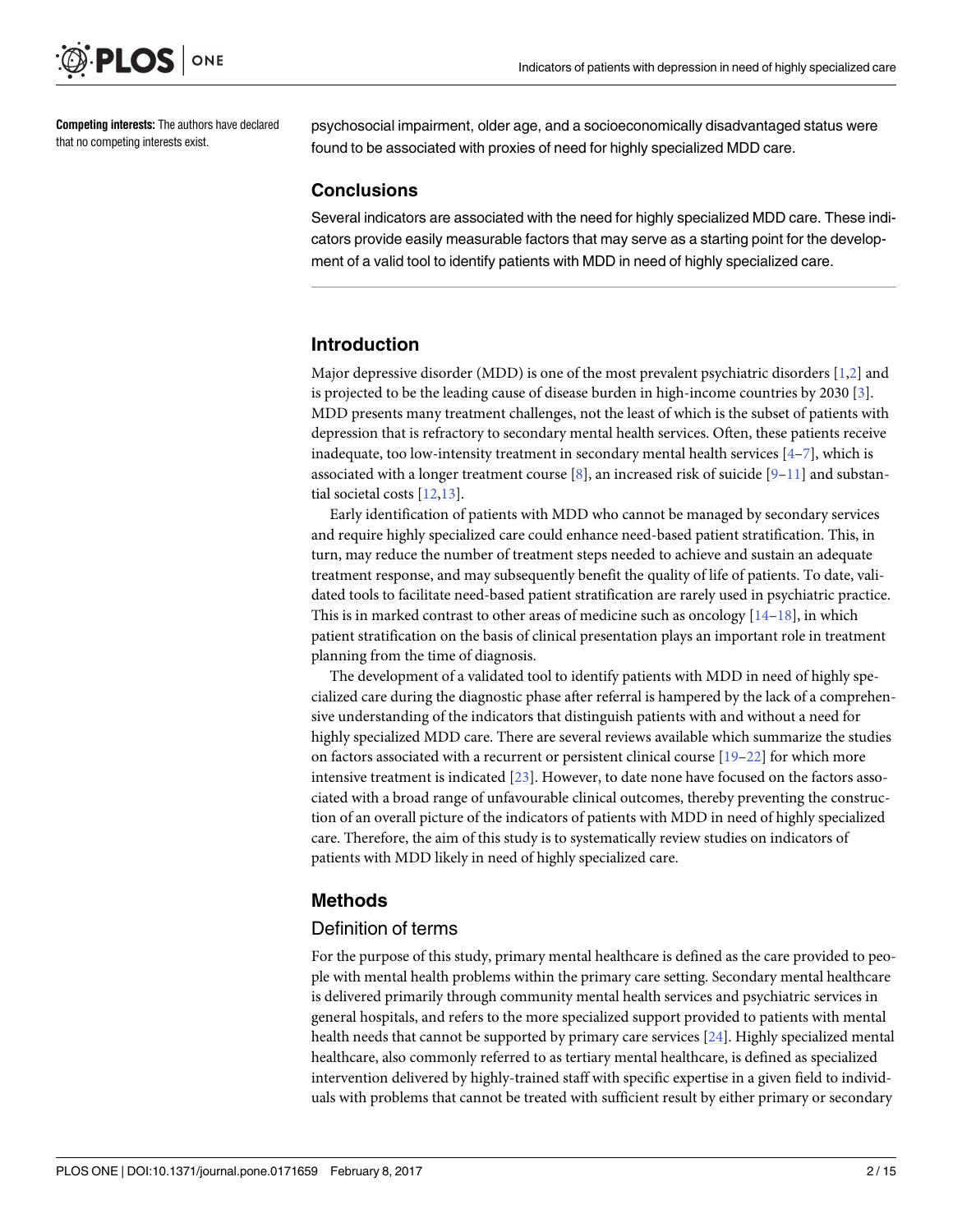<span id="page-2-0"></span>mental health services [\[25,26](#page-12-0)]. Finally, the term indicators is used to refer to clinical characteristics and risk factors that may aid clinicians in the identification of the subgroup of patients with MDD likely in need of highly specialized care.

# Expert input and proxy indicators of need for highly specialized MDD care

Prior to performing the structured literature search, the Decision Tool Unipolar Depression Consortium was formed comprising thirteen leading MDD experts from six independent psychiatric specialized and highly specialized mental healthcare clinics across the Netherlands. The consortium of experts assisted with refining the research question and provided guidance for the conduct of the literature search. In the absence of studies directly examining clinical and sociodemographic factors associated with a need for highly specialized MDD care, proxy indicators had to be identified. In a digital survey, consortium members and a number of other qualified domain experts were asked to define terms by which (the clinical course of) patients with MDD in need of highly specialized care can be described (hereafter named proxy indicators of need for highly specialized MDD care). All domain experts were required to have specialist expertise regarding the research question, as evidenced by the fact that they were either active as a clinician or researcher in the field of depression. Ultimately, via existing national depression networks, 134 experts were approached, 67 of whom participated in the study. After an analysis of the concepts submitted by the experts, four high-frequency proxy indicators of need for highly specialized MDD care were selected. The proxy indicators of need for highly specialized MDD care that were selected for the purpose of this review include: "Treatment-Resistant", "Chronic", "Recurrent", and "Persistence of Severity".

#### Eligibility criteria

Studies were selected for review if they met the following inclusion criteria:

- 1. Published in English or Dutch, related to humans and full-text was available
- 2. Published between January 2000 and January 2015
- 3. The study design was either a randomized controlled trial, case-control study, cross-sectional study or cohort study
- 4. The study was an investigation of (a group of) adult psychiatric patients (aged 18 and over) with MDD as their primary diagnosis according to the Diagnostic and Statistical Manual of Mental Disorders (DSM)-III [\[27\]](#page-12-0), DSM-III-R [[28](#page-12-0)], DSM-IV [[29](#page-12-0)], DSM-IV-TR [\[30\]](#page-12-0), DSM-5 [\[31\]](#page-12-0), International Classification of Diseases (ICD)-9 [[32](#page-12-0)], ICD-10 [[33](#page-12-0)] or Research Diagnostic Criteria (RDC) [\[34\]](#page-12-0)
- 5. The main outcome variable used was one of the four following proxy indicators of need for highly specialized MDD care: "Treatment-Resistant", "Chronic", "Recurrent", and "Persistence of Severity"
- 6. One of the aims of the study was to identify clinical and/or sociodemographic factors that discriminate MDD patients with a proxy of need for highly specialized care (i.e. "cases") from those without a proxy indicator of need for highly specialized care (i.e. "non-cases")

This study is restricted to indicators of patients with MDD in need of highly specialized care, which can be assessed during the diagnostic phase after referral. Hence, no papers that solely reported on physiological, neurobiological, or genetic factors were eligible for inclusion. Furthermore, since the aim was to identify indicators of patients with an unfavourable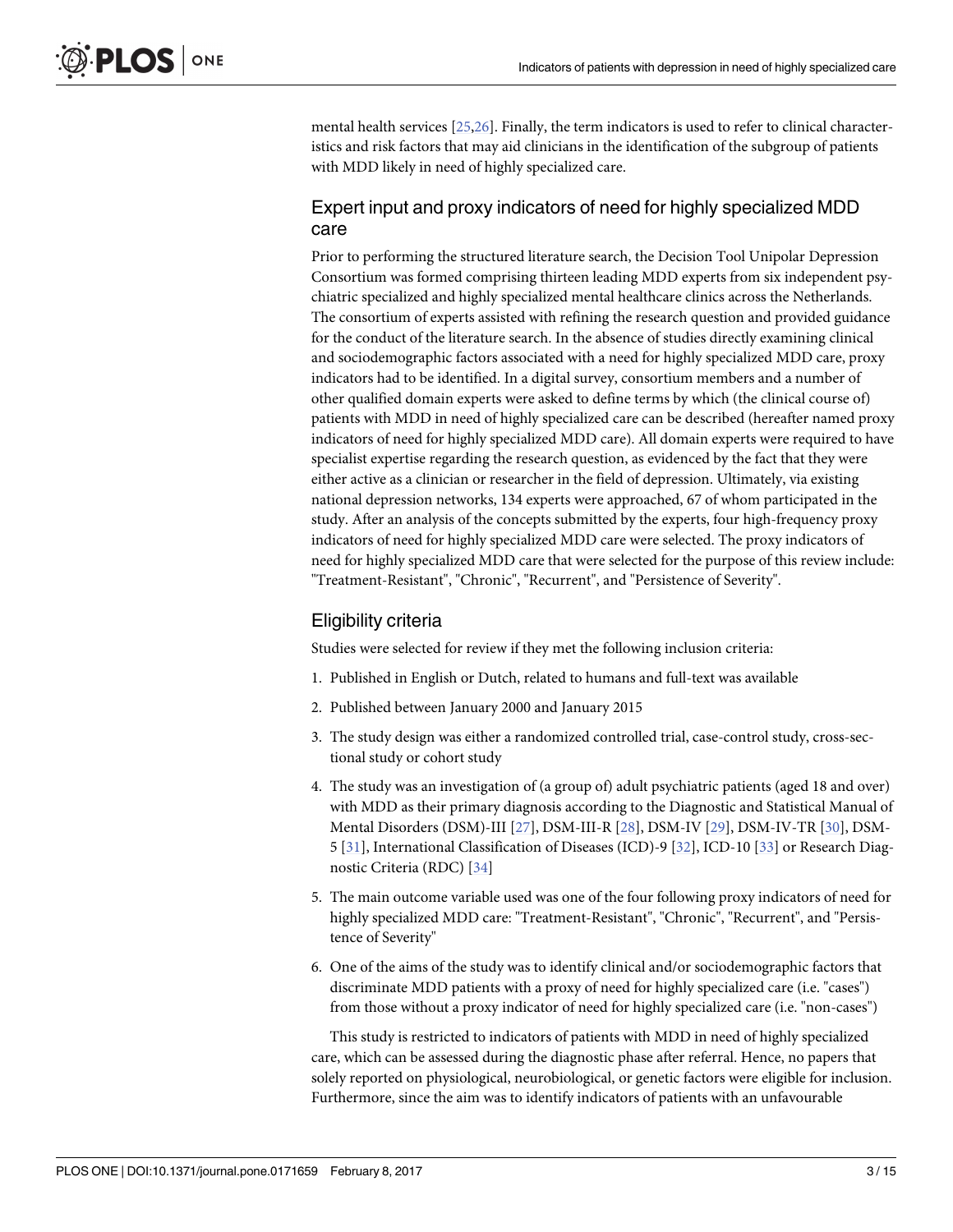<span id="page-3-0"></span>treatment course treated in secondary mental health services who may benefit from highly specialized care, we excluded studies focusing exclusively on participants from primary care populations or the general population.

# Data sources and search strategy

To identify studies reporting indicators of patients with MDD in need of highly specialized care, a structured literature search was performed on the PubMed (National Library of Medicine) and PsycINFO (Ovid) databases following PRISMA guidelines [\[17\]](#page-12-0). The search for published primary articles was conducted on January 15, 2015 and was restricted to articles written in English or Dutch, published between January 1, 2000 and January 15, 2015, related to humans and of which the full text was available. Search terms were chosen based on the proxy indicators of need for highly specialized MDD care as defined by domain experts. The Medical Subject Headings (MeSH) of relevance to this review included the following search terms: "depressive disorder", "depression" and "depressive disorder, treatment-resistant". In addition, keywords were searched within the title or full-text. Keywords included: "chronic", "chronic depression", "chronicity", "recurrent", "recurrent depression", "recurring", "severe", "severe depression" and "severity". A complete list of search strategies can be found in the [S1](#page-10-0) [Tables.](#page-10-0) We did not register a systematic review protocol.

# Study selection

Prior to examining all articles identified through the primary search, two reviewers independently screened a random sample of 66 titles and abstracts whilst blinded to authors and journal titles, and reached strong agreement (Cohen's  $\kappa = 0.85$ ) using an Excel workbook designed for this purpose [\[35\]](#page-12-0). They then independently screened all records whilst still blinded to authors and journal titles. Full papers were retrieved for all references that had been judged as potentially eligible and were examined independently by two researchers. Disagreements were resolved by discussion or through third party adjudication.

# Data abstraction

Three reviewers independently executed data extraction by using an Excel-based, pre-piloted, standardized extraction form. Disagreements were resolved by discussion between the three reviewers. The following characteristics of the studies were coded: (1) general study characteristics (author, year of publication, country); (2) characteristics of the study population (sample size, age of inclusion, mean age, number of MDD patients with and without a proxy of need for highly specialized care); (3) design of the study (case-control, cross-sectional or longitudinal); (4) depression measure and proxy of need for highly specialized MDD care (e.g. treatment-resistant, recurrence); (5) clinical and/or sociodemographic factors on which MDD patients with and without a proxy of need for highly specialized care significantly differed. If results from a multivariable regression analysis were available, then those findings were included rather than bivariate results. If results from several regression models were presented, only results from the model with the largest number of predictors were used. The purpose of this review was to identify, rather than quantify, the factors associated with proxies of need for highly specialized care. Thus, a meta-analysis was not performed and data were synthesized in a narrative review. In a consensus-building process, the experts categorized the abstracted indicators by topical similarity, creating a concise summary of the findings. The resulting categories were identified as the overarching indicators of patients with MDD in need of highly specialized care, provided that the direction of association between the indicators grouped within the category and proxies of need for highly specialized care was consistent. Within the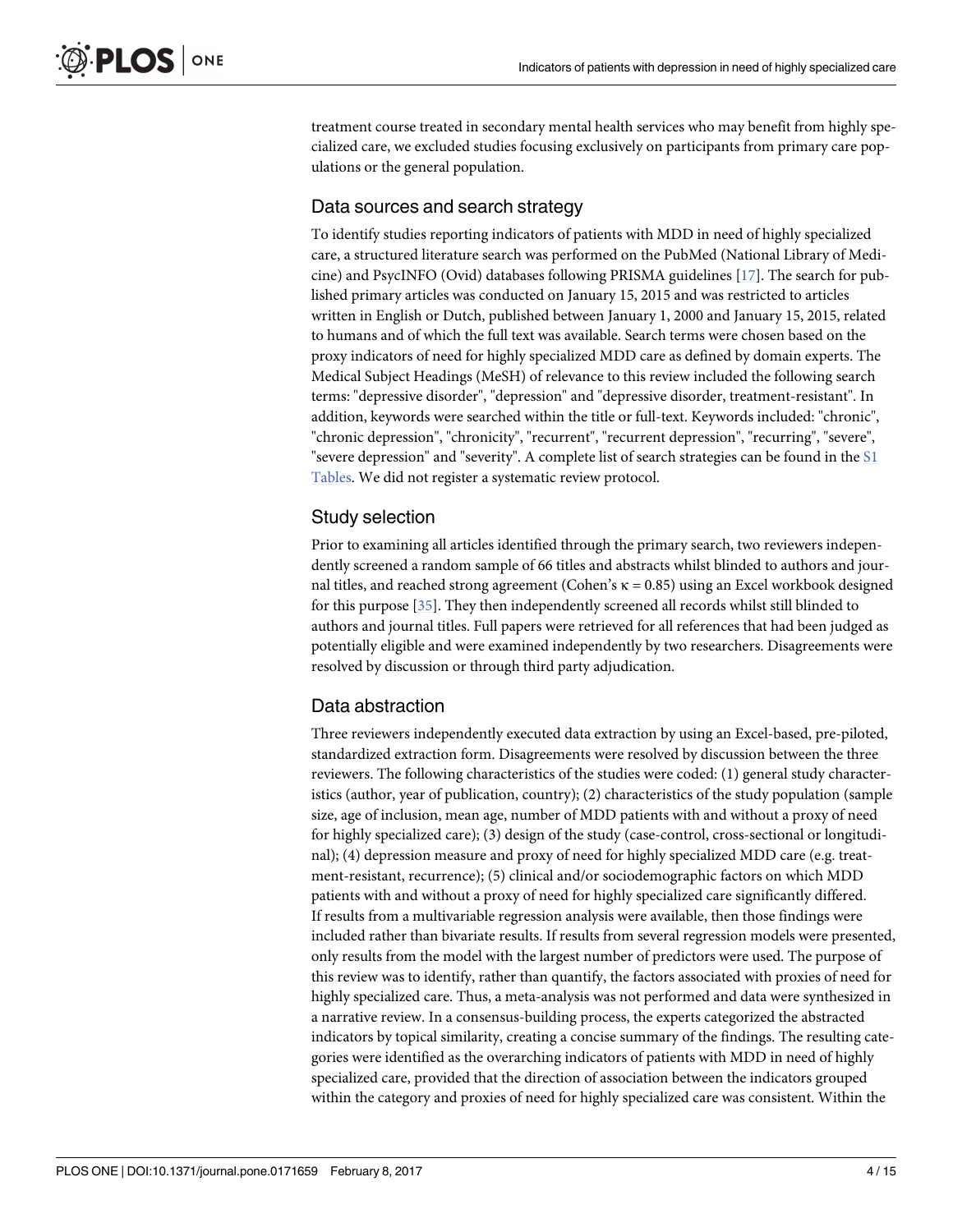<span id="page-4-0"></span>categories grouping indicators with opposite directions (e.g. low and high educational level), subcategories of indicators with a consistent direction of association were identified as the indicators of patients with MDD in need of highly specialized care.

#### Quality assessment

Two reviewers independently evaluated the methodological quality of the included studies using the 14-item National Heart, Blood and Lung Institute (NHBLI) Quality Assessment Tool for Observational Cohort and Cross-Sectional Studies [\[36\]](#page-12-0) or the 12-item NHBLI Quality Assessment Tool for Case-Control Studies [[37](#page-13-0)]. Each of the items was scored as "yes", "no", "not reported" or "not applicable" on the basis of the information provided in the article. Disagreements were resolved by discussion or through third party adjudication. A quality score, expressed as a percentage of the maximum possible score, was calculated for each study.

#### **Results**

#### Study selection

The systematic search of all databases yielded a total of 7,360 references. Duplicates were checked and excluded ( $n = 1,388$ ). Title and abstract screening resulted in the exclusion of a further 5,917 papers. Main reasons for exclusion were that papers: had a design other than a randomized controlled trial, case-control study, cross-sectional study or cohort study; had an initial population or control group other than subjects with MDD as their primary diagnosis; had an aim other than the identification of clinical and/or sociodemographic factors that discriminate patients on the basis of a proxy of need for highly specialized care. Full texts of the remaining 55 papers were obtained for detailed review. Thirty-nine papers were excluded following full text screening. Sixteen papers fulfilled the eligibility criteria and were incorporated into this review. Details of the study selection process are provided in [Fig](#page-5-0) 1.

#### Study characteristics

The general characteristics of the included papers are presented in [Table](#page-6-0) 1. Six papers focused on treatment-resistant depression [[38](#page-13-0)–[43](#page-13-0)], four on chronic depression [\[44–47\]](#page-13-0), five on recurrence in depression [\[48–52](#page-13-0)], and one on persistence of severity [[53](#page-13-0)]. The vast majority of included papers utilized cross-sectional data. Most of the included studies were conducted in the United States ( $n = 5$ ) and Europe ( $n = 8$ ) with the remainder in Asia ( $n = 3$ ).

#### Methodological quality of the included studies

The overall quality scores are presented in [Table](#page-6-0) 1; quality scores for the separate NHBLI criteria are shown in the  $\S2$  [Tables.](#page-10-0) The overall quality scores ranged from 36% ([ $41-43$ ]) to 86% ([[48](#page-13-0)]). The main issues with included articles were the lack of sample size justification and the lack of repeated exposure assessment. The research question and study population were clearly defined in the majority of the included studies.

#### Indicators of need of highly specialized care

[Table](#page-7-0) 2 lists the indicators of patients with a depression in need of highly specialized care. The sixteen papers yielded a total of 48 unique clinical and sociodemographic factors on which MDD patients with and without a proxy of need for highly specialized care significantly differed. In general, the abstracted clinical and sociodemographic factors could be grouped into the following seven categories: depression severity, onset and (treatment) course, comorbid psychopathology, somatic comorbidity, childhood trauma, psychosocial functioning, and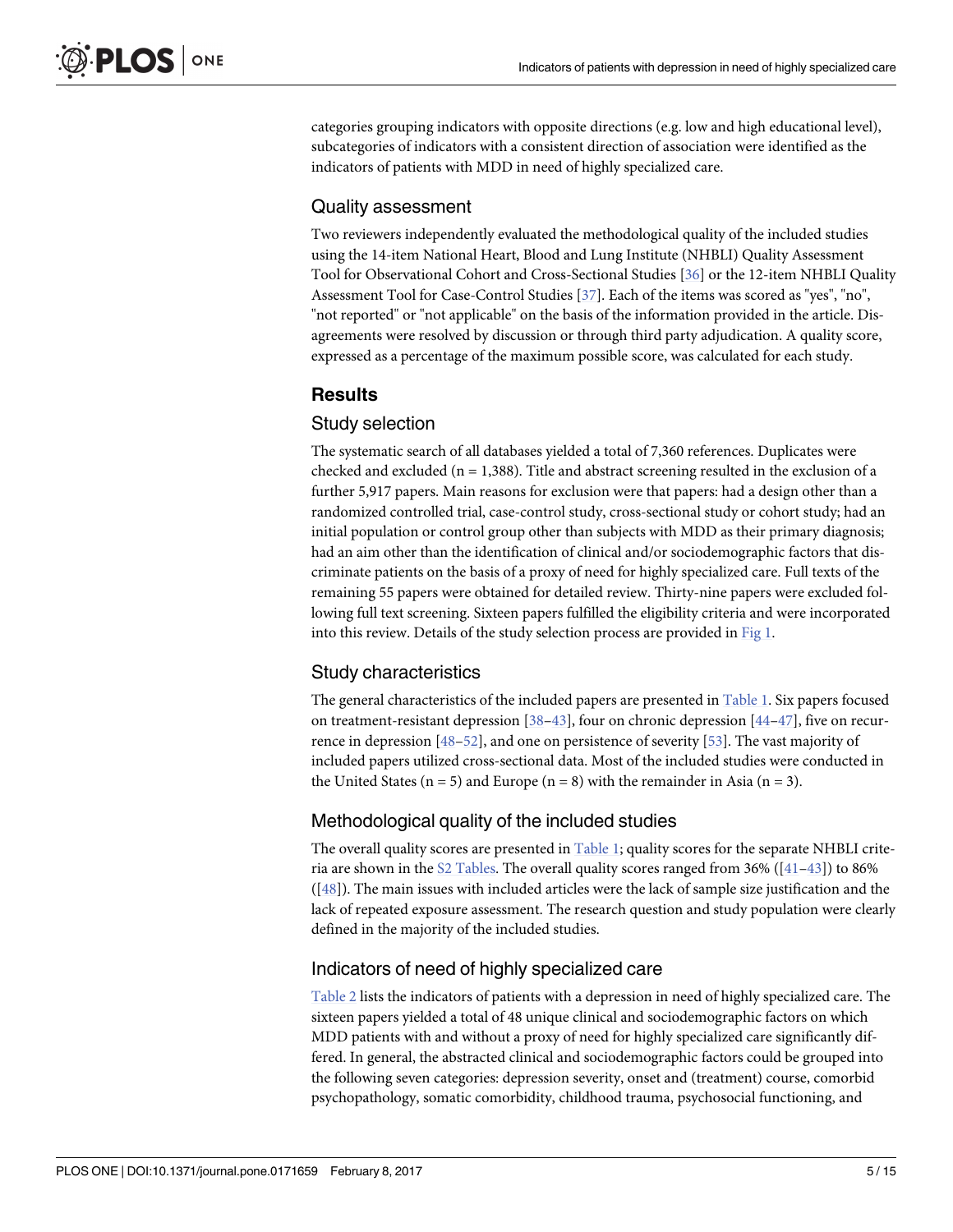<span id="page-5-0"></span>



doi:10.1371/journal.pone.0171659.g001

sociodemographics. Each of the abstracted indicators will be discussed in the following sections.

**Depression severity.** A more pronounced depression severity, whether operationalized by the number or type of symptoms, has consistently been shown to be associated with proxies of need for highly specialized MDD care. Three studies reported a correlation between higher levels of (baseline [\[53\]](#page-13-0)) depressive symptomatology and proxies of need for highly specialized MDD care [\[46](#page-13-0),[48](#page-13-0)]. In addition, the presence of certain symptoms such as current suicidal risk [\[39\]](#page-13-0), an increased likelihood of melancholic features [\[39\]](#page-13-0), and higher levels of rumination [\[47\]](#page-13-0) were found to be associated with proxies of need for highly specialized MDD care.

**Onset and (treatment) course.** Patients with a proxy of need for highly specialized care were found to have an earlier age of onset of the first major depressive episode [\[41,51\]](#page-13-0), and subsequently reported a longer time since first onset of MDD [[51](#page-13-0)]. In addition, factors denoting a history of poor treatment response such as nonresponse to first antidepressant received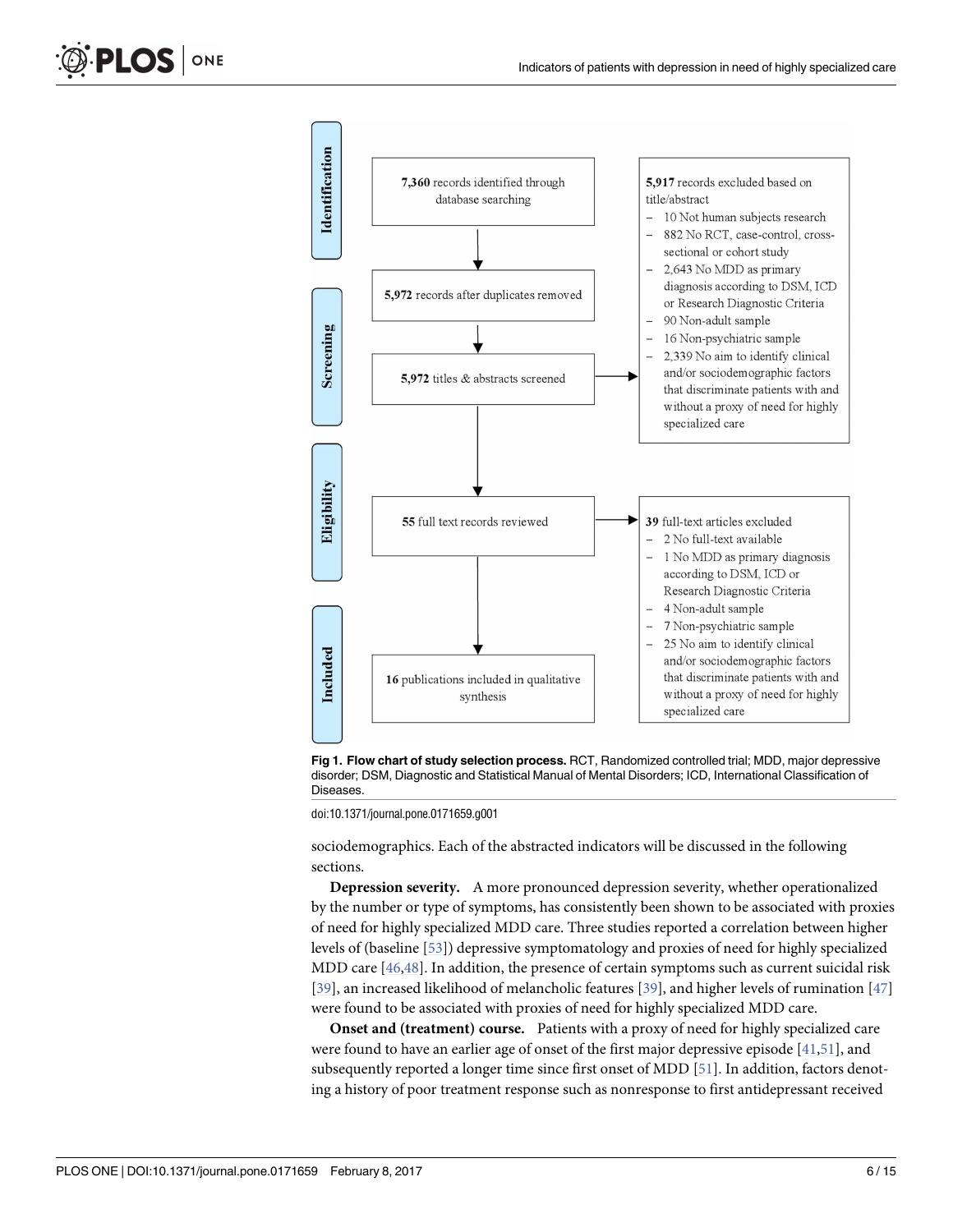<span id="page-6-0"></span>

#### **[Table](#page-4-0) 1. General characteristics of the included studies.**

| <b>Outcome</b><br>examined and<br>study | <b>Population</b>                                                                                         | <b>Sample size</b><br>(C/NC)    | Mean age C/<br>NC (SD)                  | <b>Diagnostic</b><br>criteria | <b>Study design</b><br>(follow-up length) | <b>Country</b>        | <b>NHBLI</b><br>Quality<br>Score (%) |
|-----------------------------------------|-----------------------------------------------------------------------------------------------------------|---------------------------------|-----------------------------------------|-------------------------------|-------------------------------------------|-----------------------|--------------------------------------|
| <b>Treatment-resistance</b>             |                                                                                                           |                                 |                                         |                               |                                           |                       |                                      |
| Kaplan et al.<br>2000 [38]              | Outpatients from a university clinic                                                                      | 40 (20/20)                      | 47 (not<br>$given)$ / 45<br>(not given) | DSM-IV and<br>ICD-10          | Nested case-<br>control                   | <b>USA</b>            | 50                                   |
| Souery et al.<br>2007 [39]              | Outpatients and inpatients from<br>specialist referral centres                                            | 702 (356/<br>346)               | 50.5(14.1)<br>51.5(14.6)                | <b>DSM-IV</b>                 | Cross-sectional                           | European<br>countries | 57                                   |
| Amital et al.<br>2008 [40]              | Outpatients from community<br>psychiatric clinics                                                         | 107 (42/65)                     | 54.7(16.3)<br>49.6 (16.2)               | <b>ICD-10</b>                 | Cross-sectional                           | Israel                | 43                                   |
| Dudek et al.<br>2010 [41]               | Outpatients from psychiatric clinics                                                                      | 1,051 (570/<br>481)             | 47(11)/46<br>(11)                       | <b>DSM-IV-TR</b>              | Cross-sectional                           | Poland                | 36                                   |
| Takahashi et al.<br>2013 [42]           | Outpatients from university clinics                                                                       | 62 (35/27)                      | 38.74 (9.42) /<br>39.07 (9.19)          | <b>DSM-IV</b>                 | Cross-sectional                           | Japan                 | 36                                   |
| Takahashi et al.<br>2013 [43]           | Outpatients from university clinics                                                                       | 66 (35/31)                      | 35.94 (8.93) /<br>38.00 (8.42)          | DSM-IV                        | Cross-sectional                           | Japan                 | 36                                   |
| <b>Chronicity</b>                       |                                                                                                           |                                 |                                         |                               |                                           |                       |                                      |
| Riso et al. 2003<br>$[44]$              | Outpatients from a university mood<br>disorders unit                                                      | 69 (42/27)                      | 39.3(10.3)<br>39.1(10.3)                | <b>DSM-IV</b>                 | Cross-sectional                           | <b>USA</b>            | 43                                   |
| Gilmer et al.<br>2005 [45]              | Outpatients from primary or<br>psychiatric care sites                                                     | 1,380 (293/<br>1,087            | 41.9(13.5)<br>39.7 (13.0)               | <b>DSM-IV</b>                 | Cross-sectional                           | <b>USA</b>            | 43                                   |
| Wiersma et al.<br>2009 [46]             | Subjects from the community,<br>primary care settings, and<br>specialized mental healthcare<br>facilities | 1,204 (395/<br>809)             | 42.4(11.8)<br>39.7 (12.3)               | DSM-IV                        | Cross-sectional                           | <b>NL</b>             | 50                                   |
| Wiersma et al.<br>2011 [47]             | Subjects from the community,<br>primary care settings, and<br>specialized mental healthcare<br>facilities | 1,002 (312/<br>690)             | 40.5(12.2)<br>43.2 (11.8)               | <b>DSM-IV</b>                 | Cross-sectional                           | <b>NL</b>             | 50                                   |
| <b>Recurrence</b>                       |                                                                                                           |                                 |                                         |                               |                                           |                       |                                      |
| Melartin et al.<br>2004 [48]            | Secondary-level care psychiatric<br>outpatients and inpatients                                            | 198 (76/122)                    | 41.0 $(11.1)^a$                         | <b>DSM-IV</b>                 | Longitudinal (18<br>months)               | Finland               | 86                                   |
| Solomon et al.<br>2004 [49]             | Outpatients and inpatients from<br>academic medical centers                                               | 290 (143/<br>147)               | 39 $(15)^a$                             | <b>RDC</b>                    | Longitudinal (15<br>years)                | <b>USA</b>            | $71$                                 |
| Bos et al. 2005<br>[50]                 | Female outpatients                                                                                        | 50 (30/20)                      | Not given                               | <b>DSM-IV</b>                 | Cross-sectional                           | NL.                   | 43                                   |
| Hollon et al.<br>2006 [51]              | Outpatients from primary and<br>psychiatric care sites                                                    | 1,426 (1,061/<br>365)           | 41.2(13.2)<br>38.9 (13.4                | <b>DSM-IV</b>                 | Cross-sectional                           | <b>USA</b>            | 50                                   |
| Gerrits et al.<br>2014 [52]             | Subjects from the community,<br>primary care settings, and<br>specialized mental healthcare<br>facilities | Not given<br>(292/not<br>given) | 43.4 $(12.8)^{b}$                       | <b>DSM-IV</b>                 | Longitudinal (4<br>years)                 | <b>NL</b>             | $71$                                 |
| <b>Persistence of severity</b>          |                                                                                                           |                                 |                                         |                               |                                           |                       |                                      |
| Lamers et al.<br>2011 [53]              | Subjects from the community,<br>primary care settings, and<br>specialized mental healthcare<br>facilities | 789 (19%/<br>$81\%$             | 41.8 $(12.0)^a$                         | <b>DSM-IV</b>                 | Longitudinal (1<br>year)                  | NL.                   | 64                                   |

C/NC, Cases/Non-Cases; SD, standard deviation; NHBLI, National Heart, Blood and Lung Institute; DSM, Diagnostic and Statistical Manual of Mental Disorders; ICD, International Classification of Diseases; RDC, Research Diagnostic Criteria; USA, United States of America; NL, The Netherlands. a For the overall sample.

 $<sup>b</sup>$  For the overall sample (n = 1122), including anxiety patients.</sup>

doi:10.1371/journal.pone.0171659.t001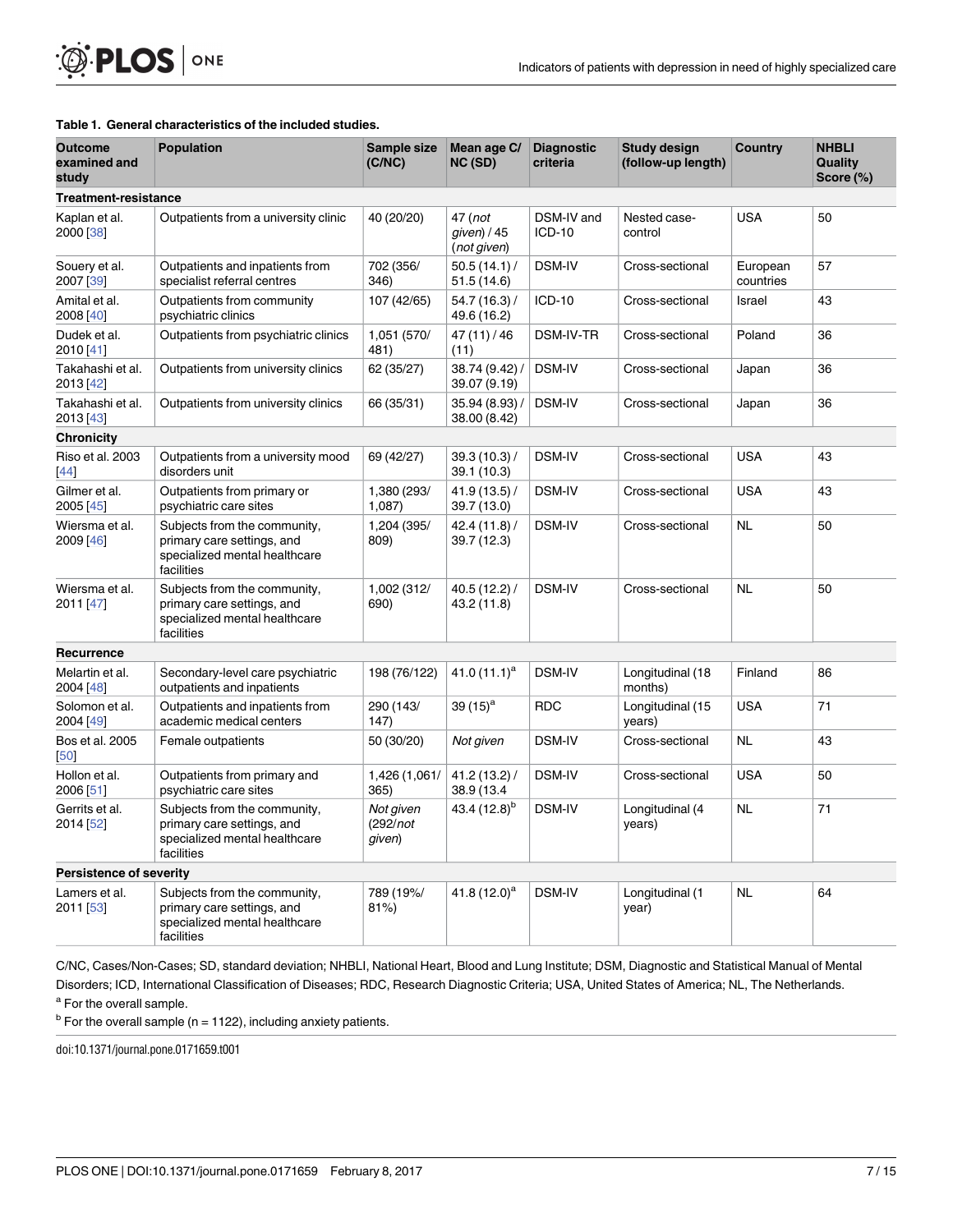<span id="page-7-0"></span>

| <b>Indicator</b>                                                                  |  |
|-----------------------------------------------------------------------------------|--|
| <b>Depression severity</b>                                                        |  |
| Greater (baseline [53]) depressive symptom severity [46,48]                       |  |
| Current suicidal risk [39]                                                        |  |
| Higher rates of melancholic features [39]                                         |  |
| Higher levels of rumination [47]                                                  |  |
| Onset and (treatment) course                                                      |  |
| Younger age of onset [41,51]                                                      |  |
| Longer time since first onset [51]                                                |  |
| History of prior suicide attempts [45]                                            |  |
| Shorter current episode [51]                                                      |  |
| Less likely to meet criteria for chronic depression [51]                          |  |
| More than three previous depressive episodes [41]                                 |  |
| Fewer prior episodes of depression [45]                                           |  |
| Lack of remission or partial remission after the previous depressive episode [41] |  |
| Nonresponse to first antidepressant treatment lifetime [39]                       |  |
| Comorbid psychopathology                                                          |  |
| A higher number of comorbid psychiatric disorders [48]                            |  |
| Comorbid (generalized [45]) anxiety disorder [38,39,46]                           |  |
| Higher levels of chronic PTSD [38]                                                |  |
| More symptoms of bipolarity [41]                                                  |  |
| Higher scores on the MMPI-2 subscales [38]                                        |  |
| Lower levels of extraversion on the NEO-FFI [42,47]                               |  |
| Lower levels of reward dependence on the TCI-125 [43]                             |  |
| Lower levels of self-directedness on the TCI-125 [43]                             |  |
| Higher levels of harm avoidance on the TCI-125 [43]                               |  |
| Higher levels of impaired autonomy on the YSQ [44]                                |  |
| Higher levels of disconnection and rejection on the YSQ [44]                      |  |
| Higher levels of overvigilance on the YSQ [44]                                    |  |
| Higher levels of external locus of control on the SMS [47]                        |  |
| Higher levels of neuroticism on the NEO-FFI [53]                                  |  |
| Somatic comorbidity                                                               |  |
| Greater general medical comorbidity [45]                                          |  |
| Worse physical health function [45]                                               |  |
| Lower physical quality of life [45]                                               |  |
| Severe neck, chest and abdominal pain [52]                                        |  |
| A higher number of pain locations [52]                                            |  |
| Higher pain severity of pain [52]                                                 |  |
| Childhood trauma                                                                  |  |
| Higher prevalence of childhood trauma [46]                                        |  |
| Greater levels of childhood emotional abuse [38]                                  |  |
| Higher levels of trauma sequelae [38]                                             |  |
| <b>Psychosocial functioning</b>                                                   |  |
| Worse work function and social adjustment [45]                                    |  |
| Impaired psychosocial functioning [49]                                            |  |
| Lower quality of life [45]                                                        |  |
| Sociodemographics                                                                 |  |
| Older age [45,50,51]                                                              |  |
|                                                                                   |  |

#### **[Table](#page-4-0) 2. Indicators of patients with a depression in need of highly specialized care.**

(Continued)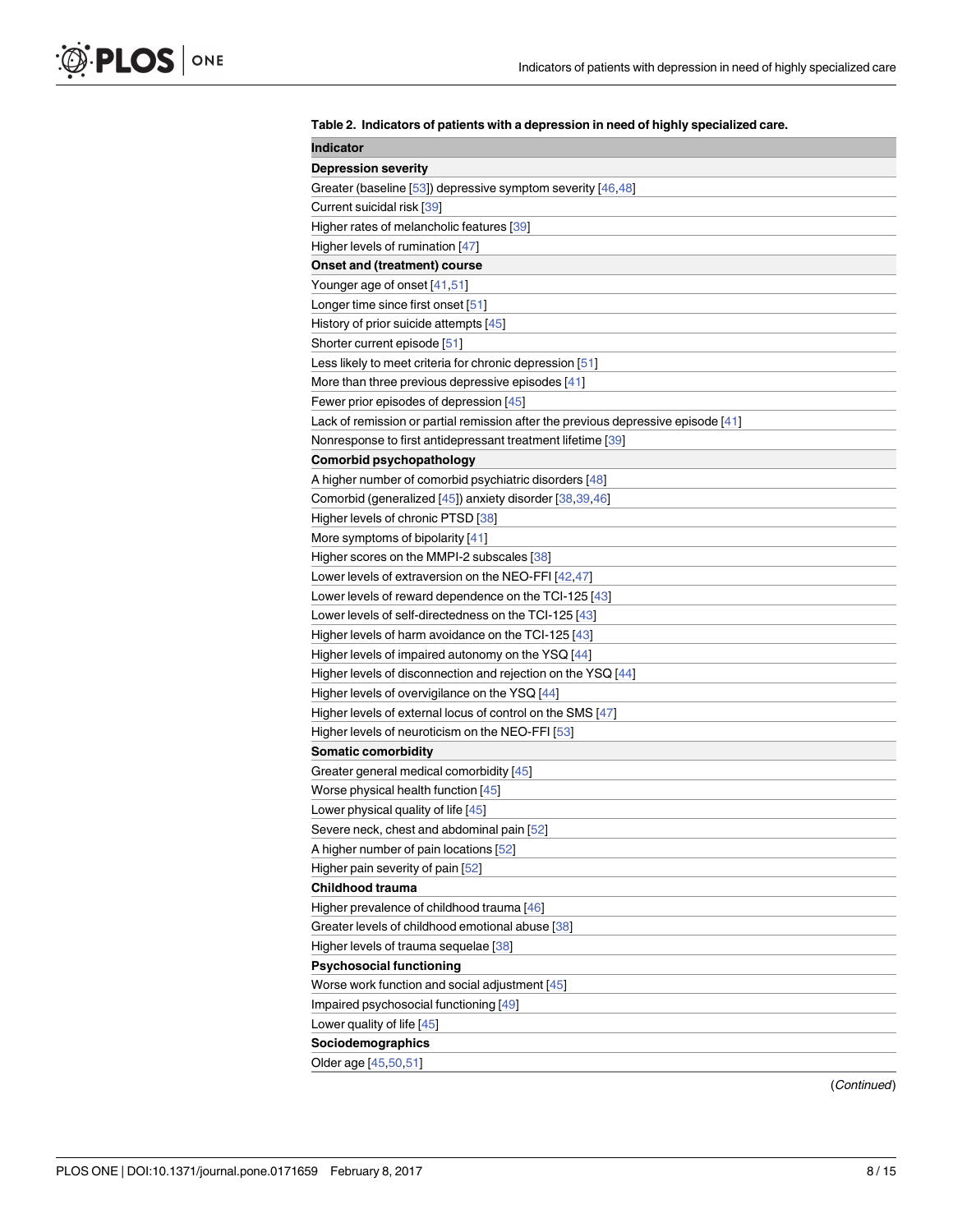#### <span id="page-8-0"></span>**Table 2.** (Continued)

| Indicator                                                              |
|------------------------------------------------------------------------|
| Less education [45]                                                    |
| Higher educational level [50]                                          |
| Lower monthly household income [45]                                    |
| No private insurance [45]                                              |
| Unemployment [45]                                                      |
| Prior job loss [40]                                                    |
| A greater likelihood of being Black as opposed to white or other [45]  |
| A greater likelihood of being Hispanic as opposed to non-Hispanic [45] |
|                                                                        |

MMPI-2, Minnesota Multiphasic Personality Inventory-2; NEO-FFI, NEO Five-Factor Inventory; TCI-125, Cloninger's 125-question Temperament and Character Inventory; YSQ, Young Schema Questionnaire; SMS, Self-Mastery Scale.

doi:10.1371/journal.pone.0171659.t002

[\[39\]](#page-13-0), and lack of remission or partial remission after the previous depressive episode [\[41\]](#page-13-0) were found to be associated with proxies of need for highly specialized care. Inconsistent results were found for the number of prior episodes of depression [[41](#page-13-0),[45\]](#page-13-0).

**Comorbid psychopathology.** There have been several studies that examined the association between comorbid psychopathology and proxies of need for highly specialized care. Melartin et al. [\[48\]](#page-13-0) found that the presence of a higher number of comorbid psychiatric disorders in general increases the risk of recurrence. In addition, the following specific comorbid psychiatric disorders were found to be associated with proxies of need for highly specialized care: chronic PTSD [\[38\]](#page-13-0), (generalized [\[45\]](#page-13-0)) anxiety disorder [[38](#page-13-0),[39,46\]](#page-13-0), and more symptoms of bipolarity [\[41\]](#page-13-0). Furthermore, relations between psychopathological dimensional personality traits and proxies of need for highly specialized care have been found repeatedly. In two closely related articles, Takahashi et al. [\[42,43\]](#page-13-0) reported that high scores for harm avoidance, low scores for reward dependence, low scores for self-directedness, and low scores for extraversion are personality dimensions in patients with treatment-resistant depression. In addition, Kaplan and Klinetob [\[38\]](#page-13-0) reported that patients with treatment-resistant depression had clinically significant elevations on the Minnesota Multiphasic Personality Inventory-2 (MMPI-2, [\[54\]](#page-13-0)) subscales hypochondriasis, depression, hysteria, psychopathic deviate, paranoia, psychasthenia, schizophrenia and social introversion. Further, higher levels of impaired autonomy [\[44\]](#page-13-0), higher levels of disconnection and rejection [[44](#page-13-0)], higher levels of overvigilance [\[44\]](#page-13-0), higher levels of external locus of control [[47](#page-13-0)], and higher levels of neuroticism [\[53\]](#page-13-0) have been linked to proxy indicators of need for highly specialized care.

**Somatic comorbidity.** Increased general medical comorbidity [[45](#page-13-0)], severe neck, chest and abdominal pain [\[52\]](#page-13-0), a higher number of pain locations [\[52\]](#page-13-0) and higher pain severity of pain [\[52\]](#page-13-0) were found to be associated with proxies of need for highly specialized care. Subsequently, lower levels of physical health function [\[45\]](#page-13-0) and a lower physical quality of life [[45](#page-13-0)] have been linked to proxy indicators of need for highly specialized care.

**Childhood trauma.** Two studies [\[38,46\]](#page-13-0) examined the relationship between childhood trauma and a proxy indicator of need for highly specialized care. In a sample of 1,230 individuals, Wiersma et al. [[46](#page-13-0)] examined the relationship between retrospective reports of childhood life events and childhood trauma and the risk of chronicity of MDD in adulthood. They found that a reported history of multiple childhood traumas, such as emotional neglect, psychological abuse, physical abuse, and sexual abuse, was associated with chronicity of depression. Kaplan and Klinetob [[38](#page-13-0)] similarly found that patients with treatment-resistant depression reported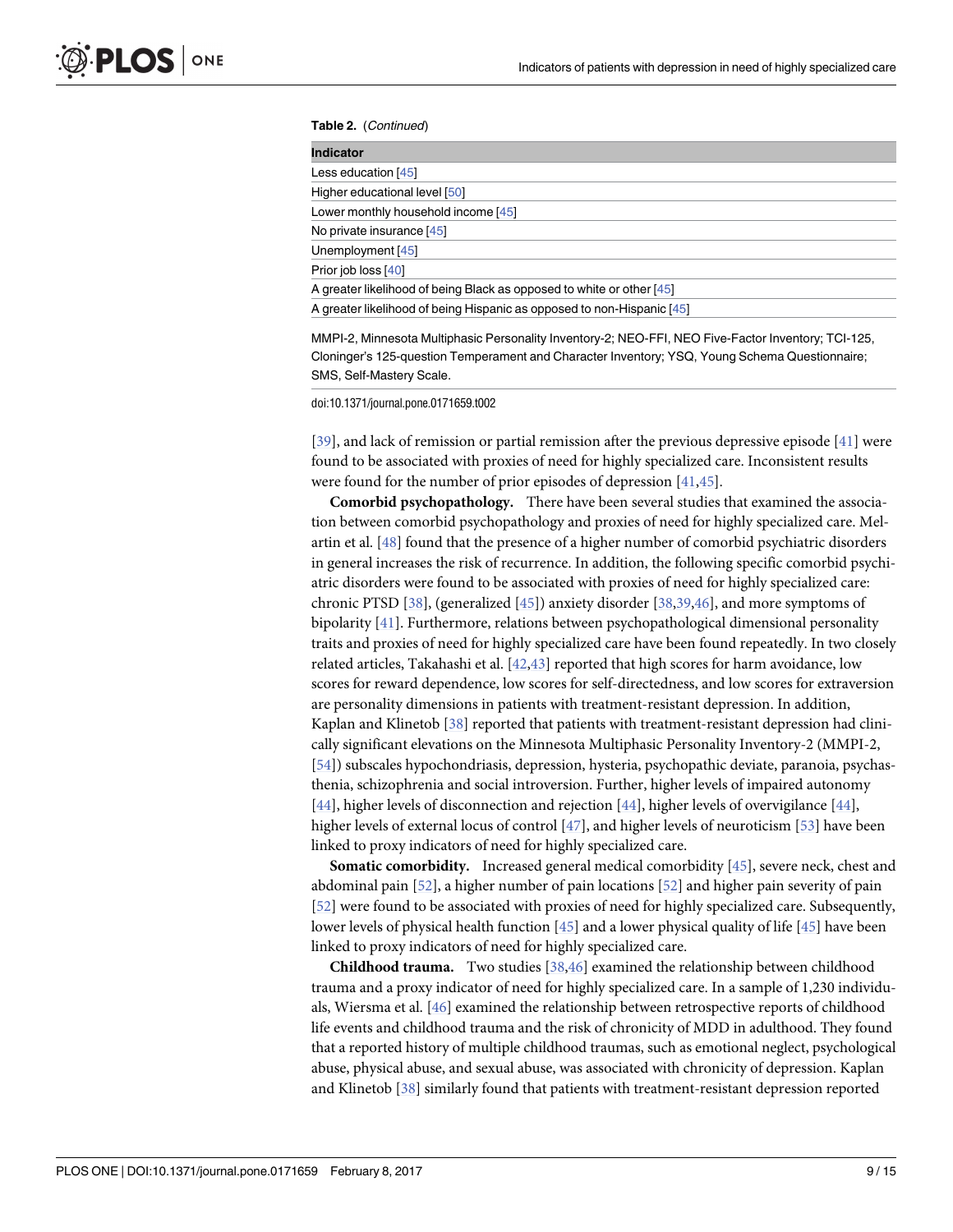<span id="page-9-0"></span>more emotional abuse and experienced current-day trauma sequelae when compared to treatment responders.

**Psychosocial functioning.** Two of the included studies [\[45,49](#page-13-0)] reported that patients with a proxy of need for highly specialized care were more likely to exhibit impaired functioning in areas such as work, relationships and leisure. Moreover, a poorer quality of life, as operationalized by the Quality of Life Enjoyment and Satisfaction Questionnaire (QLESQ, [\[55\]](#page-13-0)), was found to be associated with a proxy of need for highly specialized care [\[45\]](#page-13-0).

**Sociodemographics.** Many studies examined the associations between sociodemographic factors and proxies of need for highly specialized care. Three papers [\[45,50](#page-13-0),[51\]](#page-13-0) reported an association between older age and a proxy of need for highly specialized care. In addition, individuals with a proxy of need for highly specialized care were found to be socioeconomically disadvantaged when compared to individuals without a proxy of need for highly specialized care [\[45\]](#page-13-0). Contrasting findings were found for educational level. One study [\[45\]](#page-13-0) reported that patients with a lower level of education exhibited greater chronicity than patients with a higher level of education. By contrast, the study by Bos et al. [[50](#page-13-0)] found the reverse: patients with a history of recurrent depression were more highly educated compared to individuals with a single episode.

# **Discussion**

The aim of this systematic review was to identify indicators of patients with MDD in need of highly specialized care. Overall, a more pronounced depression severity, a younger age of onset, a history of prior poor treatment response, psychiatric comorbidity, somatic comorbidity, childhood trauma, psychosocial impairment, older age, and a socioeconomically disadvantaged status were found to be associated with proxies of need for highly specialized MDD care.

To our knowledge, this is the first systematic literature search that comprehensively covers the factors associated with a broad range of unfavourable clinical outcomes in patients with MDD for which more intensive treatment is indicated [\[23\]](#page-12-0). To date, reviews solely summarized factors associated with one of the proxy indicators of need for highly specialized care [\[19–22\]](#page-12-0), thereby preventing the construction of an overall picture of the indicators of patients with MDD in need of highly specialized care. Our systematic and comprehensive review allows the delineation of this subgroup of patients, makes them identifiable, and thus adds to the process of further professionalizing and improving quality in the mental healthcare sector.

This study has several limitations. First, this study does not shed light on the efficacy of highly specialized care in meeting patients' treatment needs. Although highly specialized care has been demonstrated to improve clinical outcomes in patients with complex and severe conditions in other areas of medicine [\[56](#page-13-0)], the net benefit of highly specialized care in patients with MDD has not yet been studied. However, the evaluation of the impact of highly specialized care on patient outcomes in this population is of utmost importance and should therefore be addressed in future studies. Second, the focus of this systematic review was to identify indicators that could be easily assessed in routine clinical practice, specifically during the diagnostic phase after referral. This resulted in the exclusion of papers solely reporting on physiological, neurobiological, and genetic patient factors, making it possible that other indicators with strong evidence for a need for highly specialized MDD care have been missed. Third, due to considerable heterogeneity of populations, sample sizes, range of predictors, outcomes and statistical analyses no quantitative synthesis of the results in a meta-analysis could be performed. Fourth, since the aim of this study was to assess the current state of research on indicators of patients with an unfavourable treatment course treated in secondary mental health services who may benefit from highly specialized care, we also included studies with a heterogeneous mixture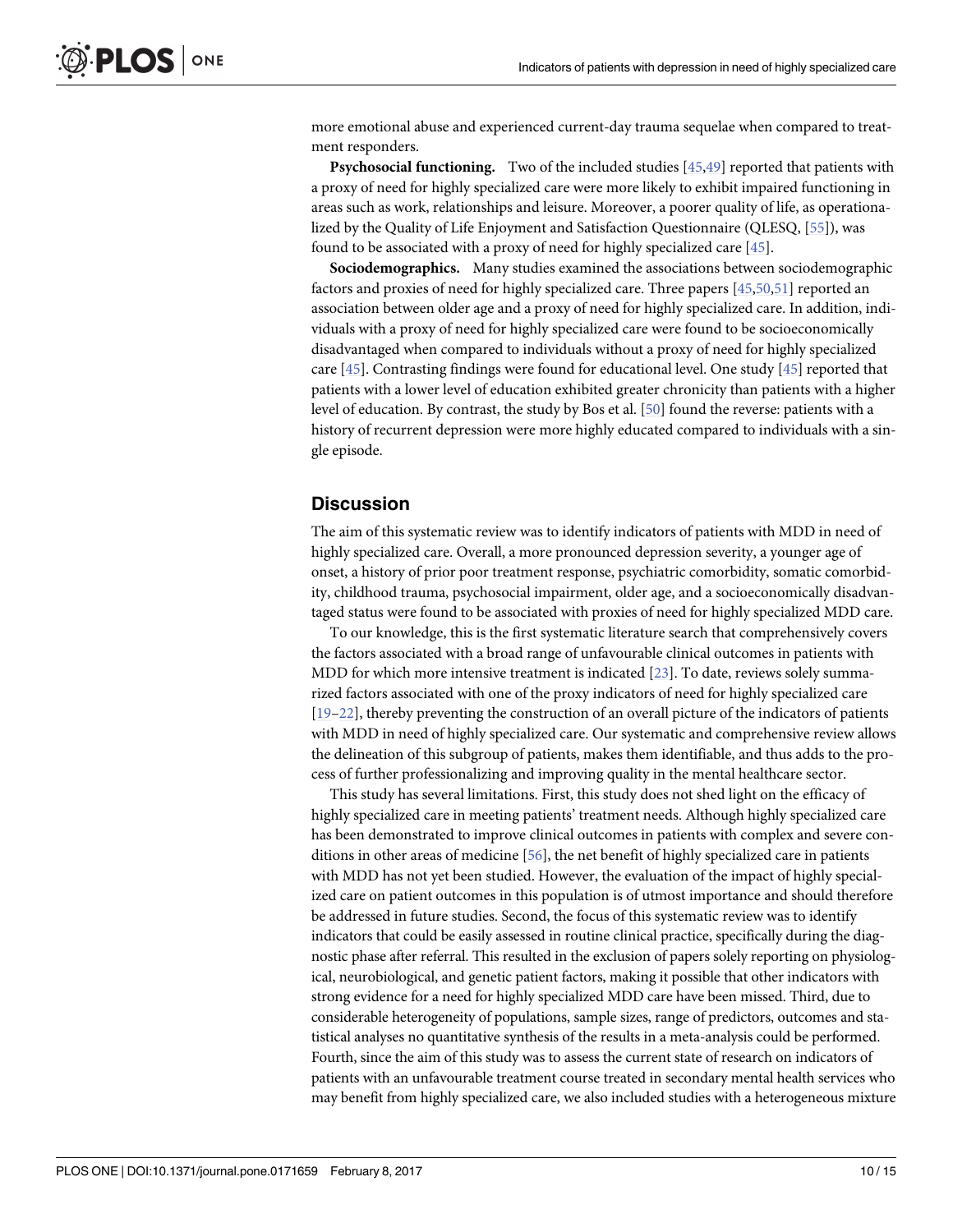<span id="page-10-0"></span>of patients from the community and from primary and psychiatric care sites, as they contained a subgroup of psychiatric patients. This may have influenced the results, as recent studies suggest that the determinants and nature of the long-term course of depression of subjects from the community and primary sites differentiates from that of patients from psychiatric care sites [\[57–59](#page-14-0)]. However, an additional qualitative synthesis of the results in the subset of studies exclusively reporting on patients with MDD treated in psychiatric care sites did not alter the results, suggesting that the associations between indicators of need for highly specialized care are similar for psychiatric and non-psychiatric patients.

On the basis of this review, we posit the primary importance of the following nine indicators of patients with MDD in need of highly specialized care: a more pronounced depression severity, a younger age of onset, a history of prior poor treatment response, psychiatric comorbidity, somatic comorbidity, childhood trauma, psychosocial impairment, older age, and a socioeconomically disadvantaged status. It should be noted, however, that these indicators alone are not likely to justify referral to highly specialized mental healthcare programs. Rather, in combination with one another they may provide healthcare practitioners with a guideline for determining the need for highly specialized care. Future research should explore how the identified set of indicators can facilitate the early identification of patients with MDD in need of highly specialized care. In addition, we believe that advances in the development of a valid tool to identify patients with MDD in need of highly specialized care during the diagnostic phase after referral will need to be based on more refined, better operationalized indicators. Furthermore, while the identified indicators have received the strongest support in the literature, this may partly be due to the fact that they have received more research attention. It is therefore possible that other characteristics of patients in need of highly specialized care may theoretically be very important, but have not yet been sufficiently researched. Hence, in accordance with evidence-based medicine [[60](#page-14-0)], this set of characteristics should be critically appraised, refined, and, if necessary, complemented by clinical expertise before applying review findings to clinical practice. The identified set of indicators may therefore serve as a starting point for the development of a valid tool to identify patients with MDD in need of highly specialized care during the diagnostic phase after referral. This may ultimately facilitate early detection and assist clinicians in selecting the most appropriate treatment option in a given clinical situation, thereby reducing the functional impact and socioeconomic burden of MDD.

# **Supporting information**

**S1 [Tables](http://www.plosone.org/article/fetchSingleRepresentation.action?uri=info:doi/10.1371/journal.pone.0171659.s001). Search strategy.** (DOCX)

**S2 [Tables](http://www.plosone.org/article/fetchSingleRepresentation.action?uri=info:doi/10.1371/journal.pone.0171659.s002). Quality assessment.** (DOCX)

**S1 [Table.](http://www.plosone.org/article/fetchSingleRepresentation.action?uri=info:doi/10.1371/journal.pone.0171659.s003) PRISMA checklist.** (DOCX)

# **Acknowledgments**

The authors sincerely thank Laura Agterberg, research assistant, for appraising and extracting details of selected articles and checking data.

Members of Decision Tool Unipolar Depression (DTUD) Consortium: A.J.L.M. van Balkom, C.L.H. Bockting, T.M. van den Boogaard, W.J. Broekema, A.E. Thijs van't Hoog, P.A.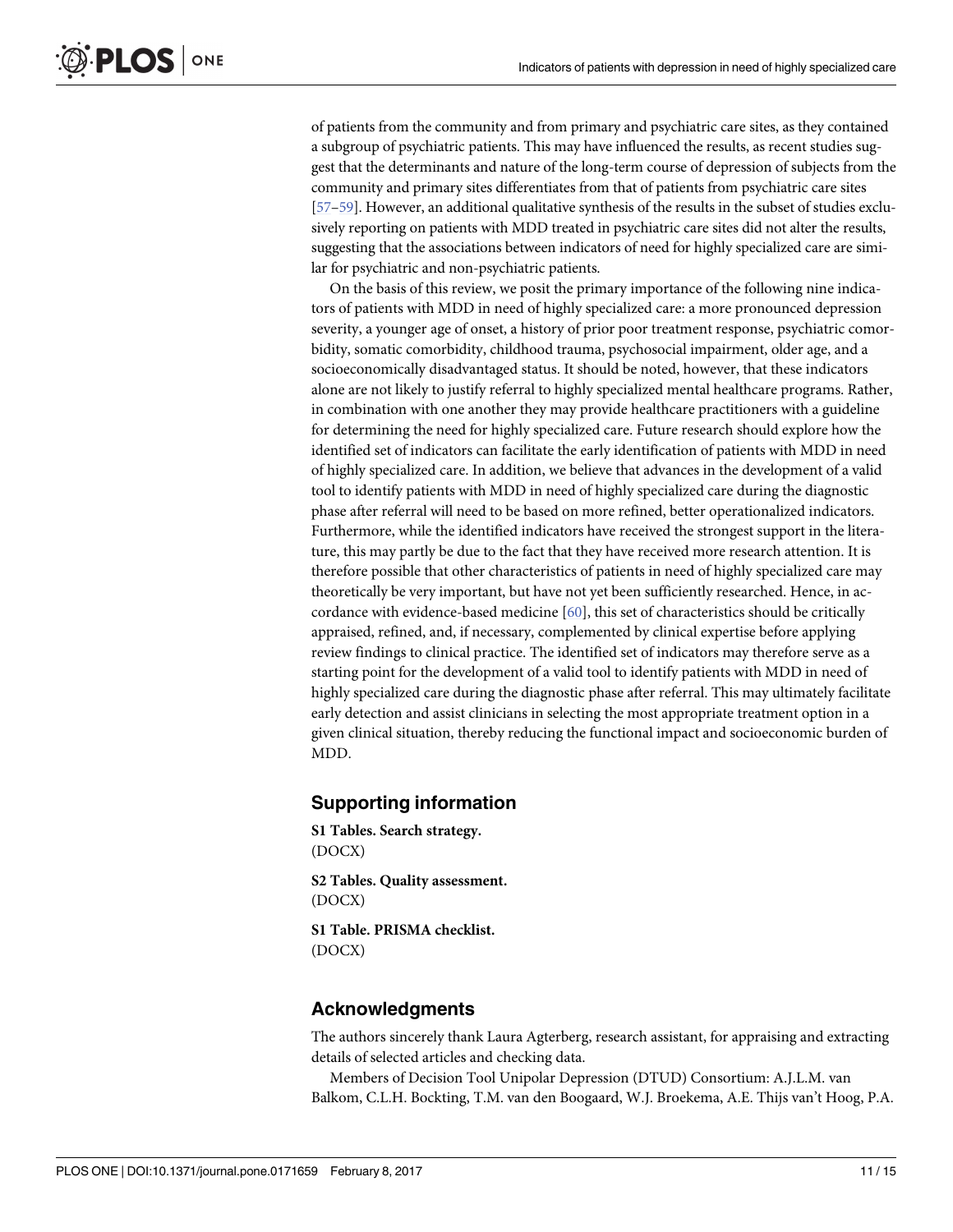<span id="page-11-0"></span>J.M. Huijs, M.A.J.M. Loo, P. van Oppen, F.P.M.L. Peeters, H.G. Ruhé, D.J.F. van Schaik, J. Spijker, H.L. Van.

#### **Author contributions**

**Conceptualization:** FK MG AB CB FP LH.

**Funding acquisition:** LH AB.

**Investigation:** FK MK MG.

**Methodology:** FK MG LH.

**Project administration:** FK MG LH.

**Supervision:** LH.

**Writing – original draft:** FK.

**Writing – review & editing:** MK MG AB CB FP LH.

#### **References**

- **[1](#page-1-0).** Kessler RC, Angermeyer M, Anthony JC, DE Graaf R, Demyttenaere K, Gasquet I, et al. Lifetime prevalence and age-of-onset distributions of mental disorders in the World Health Organization's World Mental Health Survey Initiative. World Psychiatry. 2007; 6: 168–176. PMID: [18188442](http://www.ncbi.nlm.nih.gov/pubmed/18188442)
- **[2](#page-1-0).** Kessler RC, Aguilar-Gaxiola S, Alonso J, Chatterji S, Lee S, Ormel J, et al. The global burden of mental disorders: an update from the WHO World Mental Health (WMH) surveys. Epidemiol Psichiatr Soc. 2009; 18: 23–33. PMID: [19378696](http://www.ncbi.nlm.nih.gov/pubmed/19378696)
- **[3](#page-1-0).** Mathers CD, Loncar D. Projections of Global Mortality and Burden of Disease from 2002 to 2030. PLoS Med. 2006; 3.
- **[4](#page-1-0).** Boenisch S, Kocalevent RD, Matschinger H, Mergl R, Wimmer-Brunauer C, Tauscher M, et al. Who receives depression-specific treatment? A secondary data-based analysis of outpatient care received by over 780,000 statutory health-insured individuals diagnosed with depression. Soc Psychiatry Psychiatr Epidemiol. 2012; 47: 475–486. doi: [10.1007/s00127-011-0355-y](http://dx.doi.org/10.1007/s00127-011-0355-y) PMID: [21350809](http://www.ncbi.nlm.nih.gov/pubmed/21350809)
- **5.** Oquendo MA, Kamali M, Ellis SP, Grunebaum MF, Malone KM, Brodsky BS, et al. Adequacy of antidepressant treatment after discharge and the occurrence of suicidal acts in major depression: a prospective study. Am J Psychiatry. 2002; 159: 1746–1751. doi: [10.1176/appi.ajp.159.10.1746](http://dx.doi.org/10.1176/appi.ajp.159.10.1746) PMID: [12359682](http://www.ncbi.nlm.nih.gov/pubmed/12359682)
- **6.** Wang PS, Aguilar-Gaxiola S, Alonso J, Angermeyer MC, Borges G, Bromet EJ, et al. Use of mental health services for anxiety, mood, and substance disorders in 17 countries in the WHO world mental health surveys. 2007; 370: 841–850. doi: [10.1016/S0140-6736\(07\)61414-7](http://dx.doi.org/10.1016/S0140-6736(07)61414-7) PMID: [17826169](http://www.ncbi.nlm.nih.gov/pubmed/17826169)
- **[7](#page-1-0).** Kocsis JH, Gelenberg AJ, Rothbaum B, Klein DN, Trivedi MH, Manber R, et al. Chronic forms of major depression are still undertreated in the 21st century: Systematic assessment of 801 patients presenting for treatment. J Affect Disord. 2008; 110: 55–61. doi: [10.1016/j.jad.2008.01.002](http://dx.doi.org/10.1016/j.jad.2008.01.002) PMID: [18272232](http://www.ncbi.nlm.nih.gov/pubmed/18272232)
- **[8](#page-1-0).** Meyers BS, Sirey JA, Bruce M, Hamilton M, Raue P, Friedman SJ, et al. Predictors of early recovery from major depression among persons admitted to community-based clinics: an observational study. Arch Gen Psychiatry. 2002; 59: 729–735. PMID: [12150649](http://www.ncbi.nlm.nih.gov/pubmed/12150649)
- **[9](#page-1-0).** Isacsson G, Boethius G, Bergman U. Low level of antidepressant prescription for people who later commit suicide: 15 years of experience from a population-based drug database in Sweden. Acta Psychiatr Scand. 1992; 85: 444–448. PMID: [1642127](http://www.ncbi.nlm.nih.gov/pubmed/1642127)
- **10.** Isometsa ET, Henriksson MM, Aro HM, Heikkinen ME, Kuoppasalmi KI, Lonnqvist JK. Suicide in major depression. Am J Psychiatry. 1994; 151: 530–536. doi: [10.1176/ajp.151.4.530](http://dx.doi.org/10.1176/ajp.151.4.530) PMID: [8147450](http://www.ncbi.nlm.nih.gov/pubmed/8147450)
- **[11](#page-1-0).** Suominen KH, Isometsa ET, Henriksson MM, Ostamo AI, Lonnqvist JK. Inadequate treatment for major depression both before and after attempted suicide. Am J Psychiatry. 1998; 155: 1778–1780. doi: [10.](http://dx.doi.org/10.1176/ajp.155.12.1778) [1176/ajp.155.12.1778](http://dx.doi.org/10.1176/ajp.155.12.1778) PMID: [9842794](http://www.ncbi.nlm.nih.gov/pubmed/9842794)
- **[12](#page-1-0).** Wang PS, Simon G, Kessler RC. The economic burden of depression and the cost-effectiveness of treatment. Int J Methods Psychiatr Res. 2003; 12: 22–33. PMID: [12830307](http://www.ncbi.nlm.nih.gov/pubmed/12830307)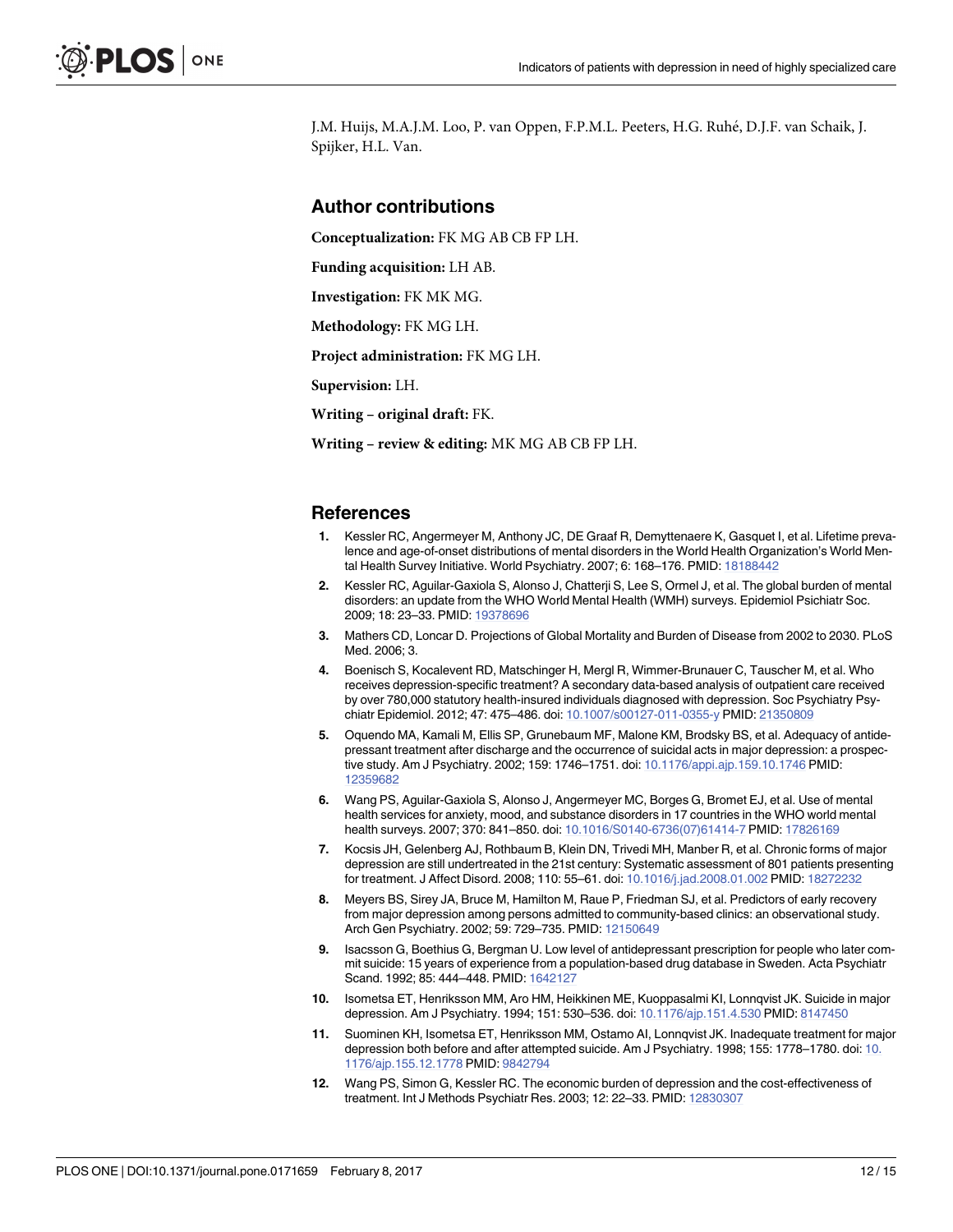- <span id="page-12-0"></span>**[13](#page-1-0).** Hirschfeld RM, Keller MB, Panico S, Arons BS, Barlow D, Davidoff F, et al. The National Depressive and Manic-Depressive Association consensus statement on the undertreatment of depression. JAMA. 1997; 277: 333–340. PMID: [9002497](http://www.ncbi.nlm.nih.gov/pubmed/9002497)
- **[14](#page-1-0).** Meldon SW, Mion LC, Palmer RM, Drew BL, Connor JT, Lewicki LJ, et al. A Brief Risk-stratification Tool to Predict Repeat Emergency Department Visits and Hospitalizationsin Older Patients Discharged from the Emergency Department. Acad Emerg Med. 2003; 10: 224–232. PMID: [12615588](http://www.ncbi.nlm.nih.gov/pubmed/12615588)
- **15.** Lip GY, Nieuwlaat R, Pisters R, Lane DA, Crijns HJ. Refining clinical risk stratification for predicting stroke and thromboembolism in atrial fibrillation using a novel risk factor-based approach: the euro heart survey on atrial fibrillation. Chest. 2010; 137: 263–272. doi: [10.1378/chest.09-1584](http://dx.doi.org/10.1378/chest.09-1584) PMID: [19762550](http://www.ncbi.nlm.nih.gov/pubmed/19762550)
- **16.** Cooperberg MR, Broering JM, Carroll PR. Risk assessment for prostate cancer metastasis and mortality at the time of diagnosis. J Natl Cancer Inst. 2009; 101: 878–887. doi: [10.1093/jnci/djp122](http://dx.doi.org/10.1093/jnci/djp122) PMID: [19509351](http://www.ncbi.nlm.nih.gov/pubmed/19509351)
- **[17](#page-3-0).** Liberati A, Altman DG, Tetzlaff J, Mulrow C, Gotzsche PC, Ioannidis JP, et al. The PRISMA statement for reporting systematic reviews and meta-analyses of studies that evaluate healthcare interventions: explanation and elaboration. BMJ. 2009; 339: b2700. doi: [10.1136/bmj.b2700](http://dx.doi.org/10.1136/bmj.b2700) PMID: [19622552](http://www.ncbi.nlm.nih.gov/pubmed/19622552)
- **[18](#page-1-0).** Garg S, Sarno G, Garcia-Garcia HM, Girasis C, Wykrzykowska J, Dawkins KD, et al. A new tool for the risk stratification of patients with complex coronary artery disease: the Clinical SYNTAX Score. Circ Cardiovasc Interv. 2010; 3: 317–326. doi: [10.1161/CIRCINTERVENTIONS.109.914051](http://dx.doi.org/10.1161/CIRCINTERVENTIONS.109.914051) PMID: [20647561](http://www.ncbi.nlm.nih.gov/pubmed/20647561)
- **[19](#page-1-0).** Holzel L, Harter M, Reese C, Kriston L. Risk factors for chronic depression—a systematic review. J Affect Disord. 2011; 129: 1–13. doi: [10.1016/j.jad.2010.03.025](http://dx.doi.org/10.1016/j.jad.2010.03.025) PMID: [20488546](http://www.ncbi.nlm.nih.gov/pubmed/20488546)
- **20.** Burcusa SL, Iacono WG. Risk for recurrence in depression. Clin Psychol Rev. 2007; 27: 959–985. doi: [10.1016/j.cpr.2007.02.005](http://dx.doi.org/10.1016/j.cpr.2007.02.005) PMID: [17448579](http://www.ncbi.nlm.nih.gov/pubmed/17448579)
- **21.** Riso LP, Miyatake RK, Thase ME. The search for determinants of chronic depression: a review of six factors. J Affect Disord. 2002; 70: 103–115. PMID: [12117622](http://www.ncbi.nlm.nih.gov/pubmed/12117622)
- **[22](#page-1-0).** Bennabi D, Aouizerate B, El-Hage W, Doumy O, Moliere F, Courtet P, et al. Risk factors for treatment resistance in unipolar depression: A systematic review. J Affect Disord. 2015; 171: 137–141. doi: [10.](http://dx.doi.org/10.1016/j.jad.2014.09.020) [1016/j.jad.2014.09.020](http://dx.doi.org/10.1016/j.jad.2014.09.020) PMID: [25305428](http://www.ncbi.nlm.nih.gov/pubmed/25305428)
- **[23](#page-1-0).** Lee AS. Better outcomes for depressive disorders? Psychol Med. 2003; 33: 769–774. PMID: [12877391](http://www.ncbi.nlm.nih.gov/pubmed/12877391)
- **[24](#page-1-0).** World Health Organization. Improving health systems and services for mental health. 2009. Available: <http://apps.who.int/iris/handle/10665/44219>.
- **[25](#page-2-0).** Wasylenki D, Goering P, Cochrane J, Durbin J, Rogers J, Prendergast P. Tertiary mental health services: I. Key concepts. Can J Psychiatry. 2000; 45: 179–184. PMID: [10742878](http://www.ncbi.nlm.nih.gov/pubmed/10742878)
- **[26](#page-2-0).** Cochrane J, Goering P, Durbin J, Butterill D, Dumas J, Wasylenki D. Tertiary mental health services: II. Subpopulations and best practices for service delivery. Can J Psychiatry. 2000; 45: 185–190. PMID: [10742879](http://www.ncbi.nlm.nih.gov/pubmed/10742879)
- **[27](#page-2-0).** American Psychiatric Association. Diagnostic and Statistical Manual of Mental Disorders (DSM-III). 3rd Edition. Arlington, VA: American Psychiatric Publishing; 1980.
- **[28](#page-2-0).** American Psychiatric Association. Diagnostic and Statistical Manual of Mental Disorders (DSM III-R). 3rd Edition. Arlington, VA: American Psychiatric Publishing; 1987.
- **[29](#page-2-0).** American Psychiatric Association. Diagnostic and Statistical Manual of Mental Disorders (DSM-IV). 4th Edition. Arlington, VA: American Psychiatric Publishing; 1994.
- **[30](#page-2-0).** American Psychiatric Association. Diagnostic and Statistical Manual of Mental Disorders: Text revision (DSM-IV-TR). 4th Edition. Arlington, VA: American Psychiatric Publishing; 2000.
- **[31](#page-2-0).** American Psychiatric Association. Diagnostic and Statistical Manual of Mental Disorders (DSM-5). 5th Edition. Arlington, VA: American Psychiatric Publishing; 2013.
- **[32](#page-2-0).** World Health Organization. International Classification of Diseases, Ninth Revision: Geneva: World Health Organization; 1977.
- **[33](#page-2-0).** World Health Organization. The ICD-10 classification of mental and behavioural disorders: clinical descriptions and diagnostic guidelines: Geneva: World Health Organization; 1992.
- **[34](#page-2-0).** Spitzer RL, Endicott J, Robins E. Research diagnostic criteria: rationale and reliability. Arch Gen Psychiatry. 1978; 35: 773–782. PMID: [655775](http://www.ncbi.nlm.nih.gov/pubmed/655775)
- **[35](#page-3-0).** VonVille HM. Organizing Search Data for Methods Reporting. 2014. Available: [http://libguides.sph.uth.](http://libguides.sph.uth.tmc.edu/excel_workbook_home/excel_SR_workbook) [tmc.edu/excel\\_workbook\\_home/excel\\_SR\\_workbook](http://libguides.sph.uth.tmc.edu/excel_workbook_home/excel_SR_workbook).
- **[36](#page-4-0).** National Heart, Blood and Lung Institute. Quality assessment tool for observational cohort and crosssectional studies. 2014. Available: [http://www.nhlbi.nih.gov/health-pro/guidelines/in-develop/](http://www.nhlbi.nih.gov/health-pro/guidelines/in-develop/cardiovascular-risk-reduction/tools/cohort) [cardiovascular-risk-reduction/tools/cohort.](http://www.nhlbi.nih.gov/health-pro/guidelines/in-develop/cardiovascular-risk-reduction/tools/cohort)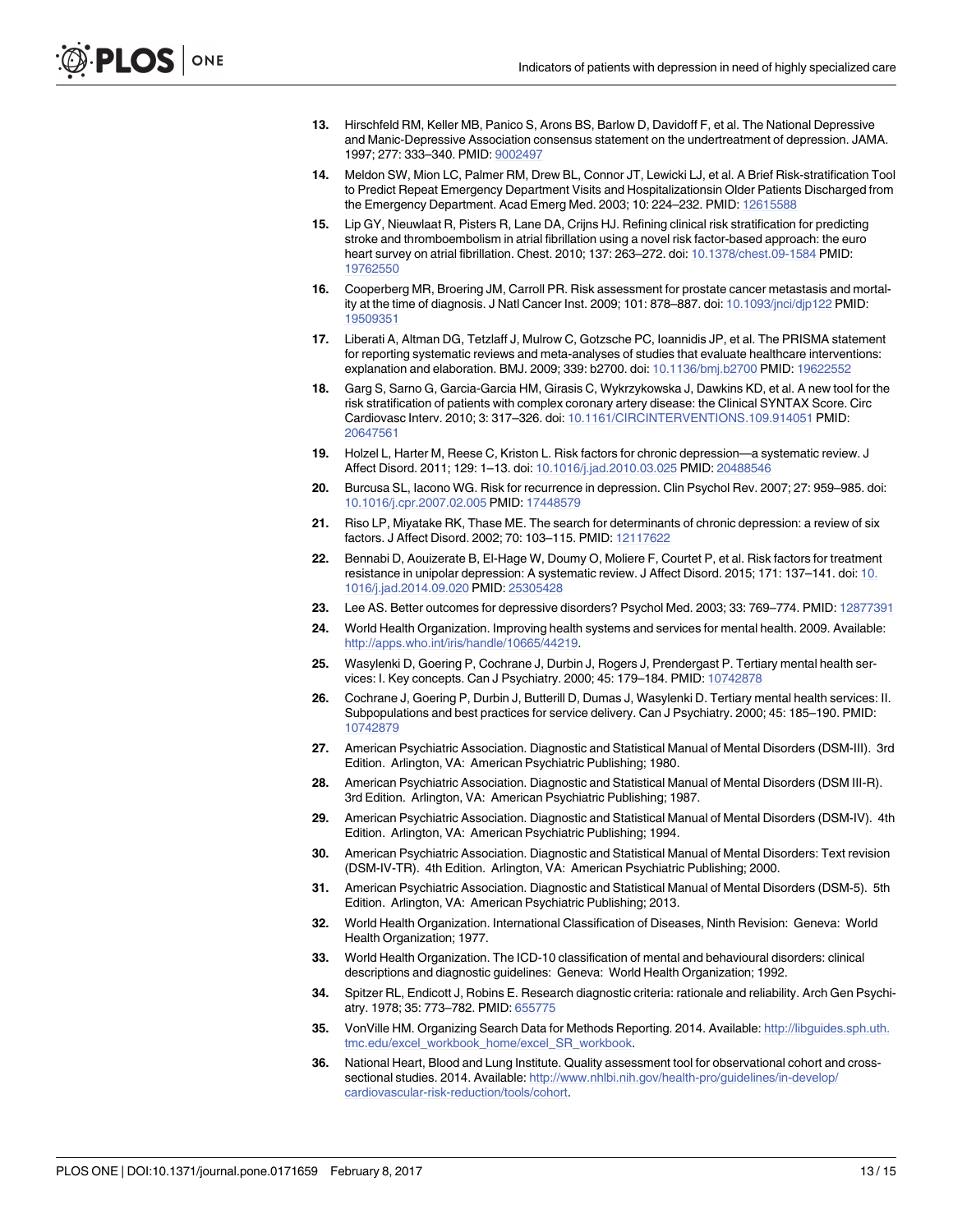- <span id="page-13-0"></span>**[37](#page-4-0).** National Heart, Blood and Lung Institute. Quality Assessment Tool for Case-Control Studies. 2014. Available: [http://www.nhlbi.nih.gov/health-pro/guidelines/in-develop/cardiovascular-risk-reduction/](http://www.nhlbi.nih.gov/health-pro/guidelines/in-develop/cardiovascular-risk-reduction/tools/case-control) [tools/case-control](http://www.nhlbi.nih.gov/health-pro/guidelines/in-develop/cardiovascular-risk-reduction/tools/case-control).
- **[38](#page-4-0).** Kaplan MJ, Klinetob NA. Childhood emotional trauma and chronic posttraumatic stress disorder in adult outpatients with treatment-resistant depression. J Nerv Ment Dis. 2000; 188: 596–601. PMID: [11009333](http://www.ncbi.nlm.nih.gov/pubmed/11009333)
- **[39](#page-5-0).** Souery D, Oswald P, Massat I, Bailer U, Bollen J, Demyttenaere K, et al. Clinical factors associated with treatment resistance in major depressive disorder: results from a European multicenter study. J Clin Psychiatry. 2007; 68: 1062–1070. PMID: [17685743](http://www.ncbi.nlm.nih.gov/pubmed/17685743)
- **[40](#page-6-0).** Amital D, Fostick L, Silberman A, Beckman M, Spivak B. Serious life events among resistant and nonresistant MDD patients. J Affect Disord. 2008; 110: 260–264. doi: [10.1016/j.jad.2008.01.006](http://dx.doi.org/10.1016/j.jad.2008.01.006) PMID: [18262654](http://www.ncbi.nlm.nih.gov/pubmed/18262654)
- **[41](#page-4-0).** Dudek D, Rybakowski JK, Siwek M, Pawlowski T, Lojko D, Roczen R, et al. Risk factors of treatment resistance in major depression: Association with bipolarity. J Affect Disord. 2010; 126: 268–271. doi: [10.1016/j.jad.2010.03.001](http://dx.doi.org/10.1016/j.jad.2010.03.001) PMID: [20381154](http://www.ncbi.nlm.nih.gov/pubmed/20381154)
- **[42](#page-6-0).** Takahashi M, Shirayama Y, Muneoka K, Suzuki M, Sato K, Hashimoto K. Low openness on the Revised NEO Personality Inventory as a risk factor for treatment-resistant depression. PLoS One. 2013; 8: e71964–7. doi: [10.1371/journal.pone.0071964](http://dx.doi.org/10.1371/journal.pone.0071964) PMID: [24019864](http://www.ncbi.nlm.nih.gov/pubmed/24019864)
- **[43](#page-4-0).** Takahashi M, Shirayama Y, Muneoka K, Suzuki M, Sato K, Hashimoto K. Personality traits as risk factors for treatment-resistant depression. PLoS One. 2013; 8: e63756. doi: [10.1371/journal.pone.](http://dx.doi.org/10.1371/journal.pone.0063756) [0063756](http://dx.doi.org/10.1371/journal.pone.0063756) PMID: [23717477](http://www.ncbi.nlm.nih.gov/pubmed/23717477)
- **[44](#page-4-0).** Riso LP, du Toit PL, Blandino JA, Penna S, Dacey S, Duin JS, et al. Cognitive aspects of chronic depression. J Abnorm Psychol. 2003; 112: 72–80. PMID: [12653415](http://www.ncbi.nlm.nih.gov/pubmed/12653415)
- **[45](#page-6-0).** Gilmer WS, Trivedi MH, Rush AJ, Wisniewski SR, Luther J, Howland RH, et al. Factors associated with chronic depressive episodes: a preliminary report from the STAR-D project. Acta Psychiatr Scand. 2005; 112: 425–433. doi: [10.1111/j.1600-0447.2005.00633.x](http://dx.doi.org/10.1111/j.1600-0447.2005.00633.x) PMID: [16279871](http://www.ncbi.nlm.nih.gov/pubmed/16279871)
- **[46](#page-5-0).** Wiersma JE, Hovens JG, van Oppen P, Giltay EJ, van Schaik DJ, Beekman AT, et al. The importance of childhood trauma and childhood life events for chronicity of depression in adults. J Clin Psychiatry. 2009; 70: 983–989. PMID: [19653975](http://www.ncbi.nlm.nih.gov/pubmed/19653975)
- **[47](#page-4-0).** Wiersma JE, van Oppen P, van Schaik DJ, van der Does AJ, Beekman AT, Penninx BW. Psychological characteristics of chronic depression: a longitudinal cohort study. J Clin Psychiatry. 2011; 72: 288–294. doi: [10.4088/JCP.09m05735blu](http://dx.doi.org/10.4088/JCP.09m05735blu) PMID: [21450151](http://www.ncbi.nlm.nih.gov/pubmed/21450151)
- **[48](#page-4-0).** Melartin TK, Rytsala HJ, Leskela US, Lestela-Mielonen PS, Sokero TP, Isometsa ET. Severity and comorbidity predict episode duration and recurrence of DSM-IV major depressive disorder. J Clin Psychiatry. 2004; 65: 810–819. PMID: [15291658](http://www.ncbi.nlm.nih.gov/pubmed/15291658)
- **[49](#page-6-0).** Solomon DA, Leon AC, Endicott J, Mueller TI, Coryell W, Shea MT, et al. Psychosocial Impairment and Recurrence of Major Depression. Compr Psychiatry. 2004; 45: 423–430. doi: [10.1016/j.comppsych.](http://dx.doi.org/10.1016/j.comppsych.2004.07.002) [2004.07.002](http://dx.doi.org/10.1016/j.comppsych.2004.07.002) PMID: [15526252](http://www.ncbi.nlm.nih.gov/pubmed/15526252)
- **[50](#page-6-0).** Bos EH, Bouhuys AL, Geerts E, Van Os TW, Van der Spoel ID, Brouwer WH, et al. Cognitive, physiological, and personality correlates of recurrence of depression. J Affect Disord. 2005; 87: 221–229. doi: [10.1016/j.jad.2005.04.001](http://dx.doi.org/10.1016/j.jad.2005.04.001) PMID: [15979155](http://www.ncbi.nlm.nih.gov/pubmed/15979155)
- **[51](#page-5-0).** Hollon SD, Shelton RC, Wisniewski S, Warden D, Biggs MM, Friedman ES, et al. Presenting characteristics of depressed outpatients as a function of recurrence: preliminary findings from the STAR\*D clinical trial. J Psychiatr Res. 2006; 40: 59–69. doi: [10.1016/j.jpsychires.2005.07.008](http://dx.doi.org/10.1016/j.jpsychires.2005.07.008) PMID: [16243357](http://www.ncbi.nlm.nih.gov/pubmed/16243357)
- **[52](#page-4-0).** Gerrits MM, van Oppen P, Leone SS, van Marwijk HW, van der Horst HE, Penninx BW. Pain, not chronic disease, is associated with the recurrence of depressive and anxiety disorders. BMC Psychiatry. 2014; 14: 187–244. doi: [10.1186/1471-244X-14-187](http://dx.doi.org/10.1186/1471-244X-14-187) PMID: [24965597](http://www.ncbi.nlm.nih.gov/pubmed/24965597)
- **[53](#page-4-0).** Lamers F, Beekman AT, de Jonge P, Smit JH, Nolen WA, Penninx BW. One-year severity of depressive symptoms: results from the NESDA study. Psychiatry Res. 2011; 190: 226–231. doi: [10.1016/j.](http://dx.doi.org/10.1016/j.psychres.2011.07.005) [psychres.2011.07.005](http://dx.doi.org/10.1016/j.psychres.2011.07.005) PMID: [21802149](http://www.ncbi.nlm.nih.gov/pubmed/21802149)
- **[54](#page-8-0).** Butcher JN, Dahlstrom WG, Graham JR, Tellegen A, Kaemmer B. Minnesota Multiphasic Personality Inventory-2 (MMPI-2): Manual for administration and scoring. Minneapolis, MN: University of Minnesota Press; 1989.
- **[55](#page-9-0).** Endicott J, Nee J, Harrison W, Blumenthal R. Quality of Life Enjoyment and Satisfaction Questionnaire: a new measure. Psychopharmacol Bull. 1993; 29: 321–326. PMID: [8290681](http://www.ncbi.nlm.nih.gov/pubmed/8290681)
- **[56](#page-9-0).** Pollack MM, Alexander SR, Clarke N, Ruttimann UE, Tesselaar HM, Bachulis AC. Improved outcomes from tertiary center pediatric intensive care: a statewide comparison of tertiary and nontertiary care facilities. Crit Care Med. 1991; 19: 150–159. PMID: [1796932](http://www.ncbi.nlm.nih.gov/pubmed/1796932)